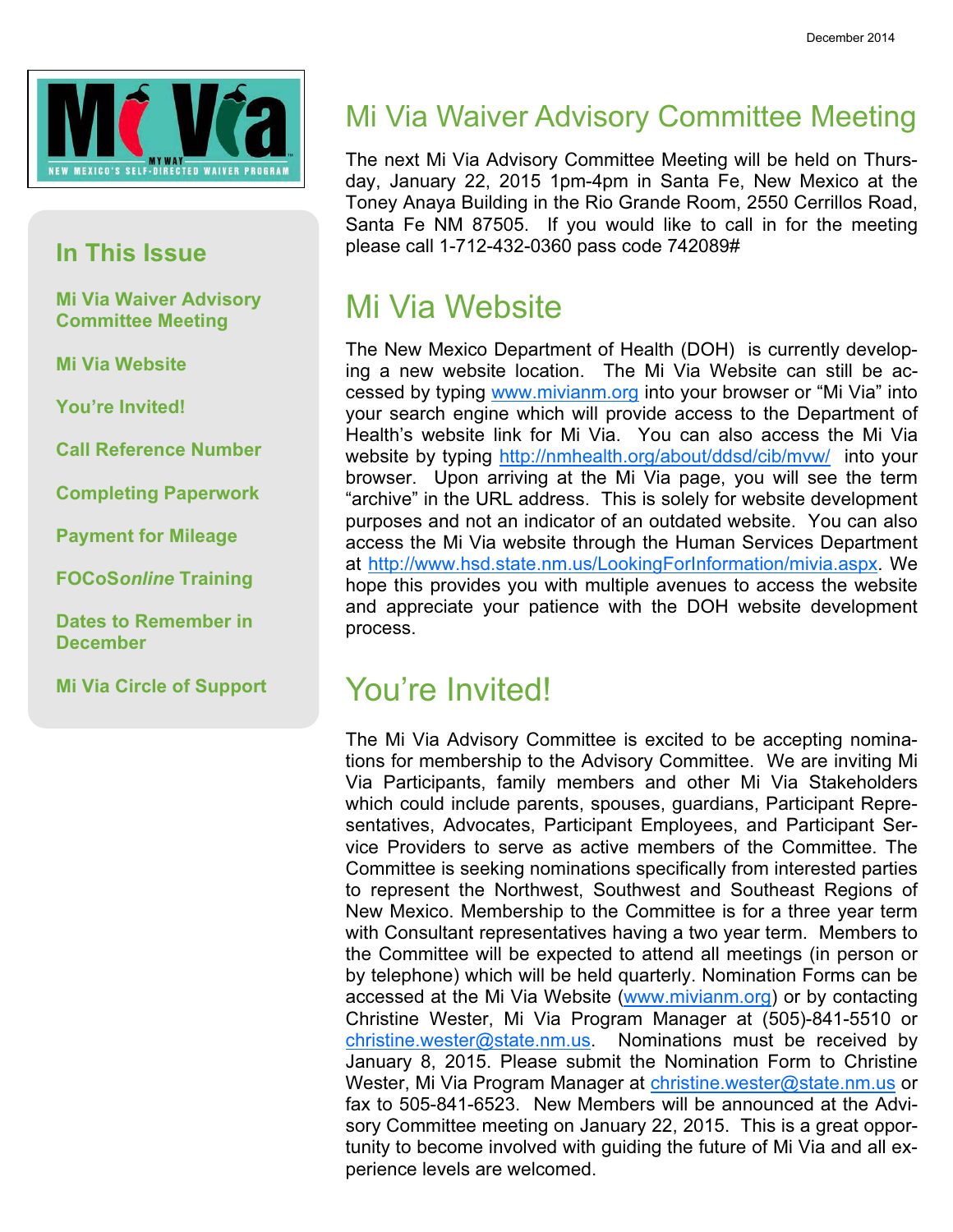Mi Via

Contact Information:

Phone: 1-866-916-0310 8:00 am to 5:00 pm Mon. - Fri.

Toll-free Fax: 1-866-302-6787

E-mail: mi.via@xerox.com

Web: http://www.MiViaNM.org

Physical Address: 1720-A Randolph Rd SE Albuquerque, NM 87106

If you would like to sign up for training to use FOCoSonline to review/approve timesheets and check your budget, call Mi Via at 1-866-916-0310

#### Note:

The Mi Via Advisory Committee works with the State to share information and help with communication among all Mi Via Participants.

Molina Healthcare is the Third Party Assessor (TPA) for Mi Via. They are responsible for reviewing and approving the Service and Support Plans (SSP).

### Call Reference Number

When calling Xerox, you should be provided with a Call Reference Number (CRN). This number is the reference number associated with the call. If you are not provided with a CRN, please ask the representative for this number.

#### Completing Paperwork

To avoid delays of employee or vendor payments, please use blue or black ink when completing paperwork. Other colors of ink are not dark enough once paperwork is faxed or scanned to Xerox for processing.

#### Payment for Mileage

Make sure to complete the mileage form in it's entirety. The top portion includes the driver's (employee) name, the last four digits of their social security number, the participant's name and date of birth, and the employee's vehicle year, vehicle model, driver's license number and license plate number.

The next portion of the form must include the date of trip, location from and to, odometer starting and ending number, total number of miles, and purpose of the trip. In the purpose of the trip section, the employee or vendor writes in the reason they are driving (for example, driving to the community center). Please remember that Self-Direction is unable to pay for medical transportation (for example, to/ from a medical doctor's office). Please see the Code of Federal Regulations, 42 CFR §431.53 for further details.

Both the Driver and Employer need to sign and date the Mileage Form.

Please contact the Self-Direction Help Desk at 1-866-916-0310 for assistance or if you would like a toolkit to help you complete the form.

## FOCoSonline Training

You can now take the FOCoSonline training on your own, at any time, from the Mi Via website home page at http://mivianm.org. A list of frequently asked questions and a training manual is also included.

If you are an employer, please take the Employer training Parts I & II. If you are an employee, you only need to take the Employee training.

Please complete the quiz at the end of the training to help you review the information. Once the training is completed, you will be directed to the FOCoSonline Account Authorization form. You will need to complete this in order to login to FOCoSonline.

Please note, for employees, your Employer must also have access to FOCoSonline so they can approve your timesheet.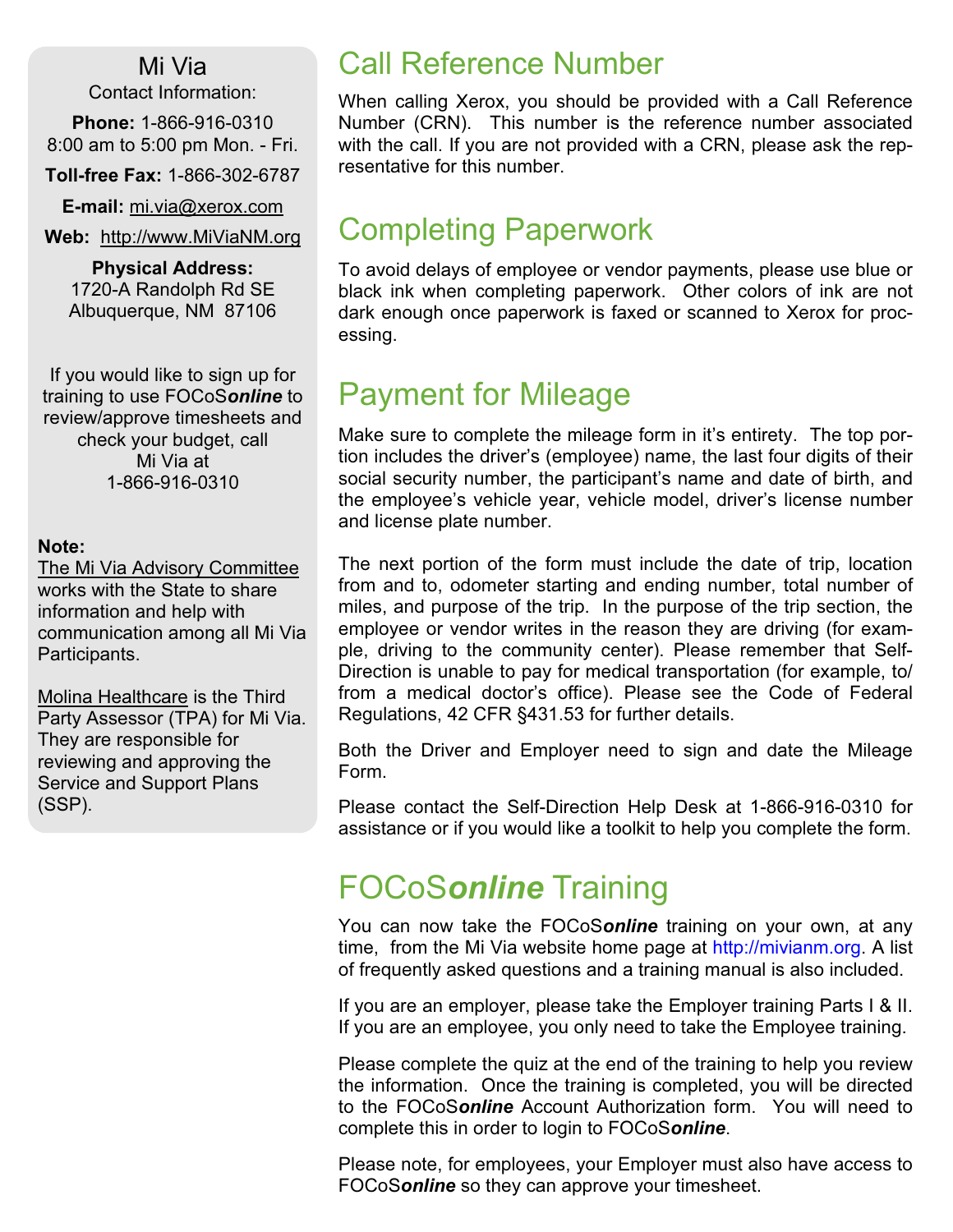## Dates to Remember in December

# December 2014

| Sun            | Mon                                                    | Tue        | Wed          | Thu                                                          | Fri                                                                                                              | Sat                                                                                                                 |
|----------------|--------------------------------------------------------|------------|--------------|--------------------------------------------------------------|------------------------------------------------------------------------------------------------------------------|---------------------------------------------------------------------------------------------------------------------|
| November 30    | $\mathbf{1}$                                           | $\sqrt{2}$ | $\mathbf{3}$ | $\overline{4}$                                               | 5<br><b>Vendor Checks</b><br><b>Received or</b><br><b>Deposited</b>                                              | $\,6\,$<br>Deadline to<br>submit PRFs for<br>12/19/14 payment                                                       |
| $\overline{7}$ | 8                                                      | 9          | 10           | 11                                                           | 12<br><b>Paychecks and</b><br><b>Vendor Checks</b><br><b>Received or</b><br>Deposited; end of<br>the pay period. | 13<br>Deadline to<br>submit<br>timesheets,<br>Mileage & PRFs<br>for 12/26/14 pay-<br>ment; new pay<br>period begins |
| 14             | 15                                                     | 16         | 17           | 18                                                           | 19<br><b>Vendor Checks</b><br><b>Received or</b><br><b>Deposited</b>                                             | 20<br>Deadline to<br>submit PRFs for<br>1/2/15 payment                                                              |
| 21             | 22                                                     | 23         | 24           | 25<br><b>Xerox and State</b><br><b>Offices Closed</b>        | 26<br>Paychecks and<br><b>Vendor Checks</b><br><b>Received or</b><br>Deposited; end of<br>the pay period.        | 27<br>Deadline to<br>submit<br>timesheets,<br>Mileage & PRFs<br>for 1/9/15 pay-<br>ment; new pay<br>period begins   |
| 28             | 29<br><b>Spending Reports</b><br><b>Mailed to EORs</b> | 30         | 31           | January 1<br><b>Xerox and State</b><br><b>Offices Closed</b> | January 2<br><b>Vendor Checks</b><br><b>Received or</b><br><b>Deposited</b>                                      | January 3<br>Deadline to<br>submit PRFs for<br>$1/16/15$ payment                                                    |